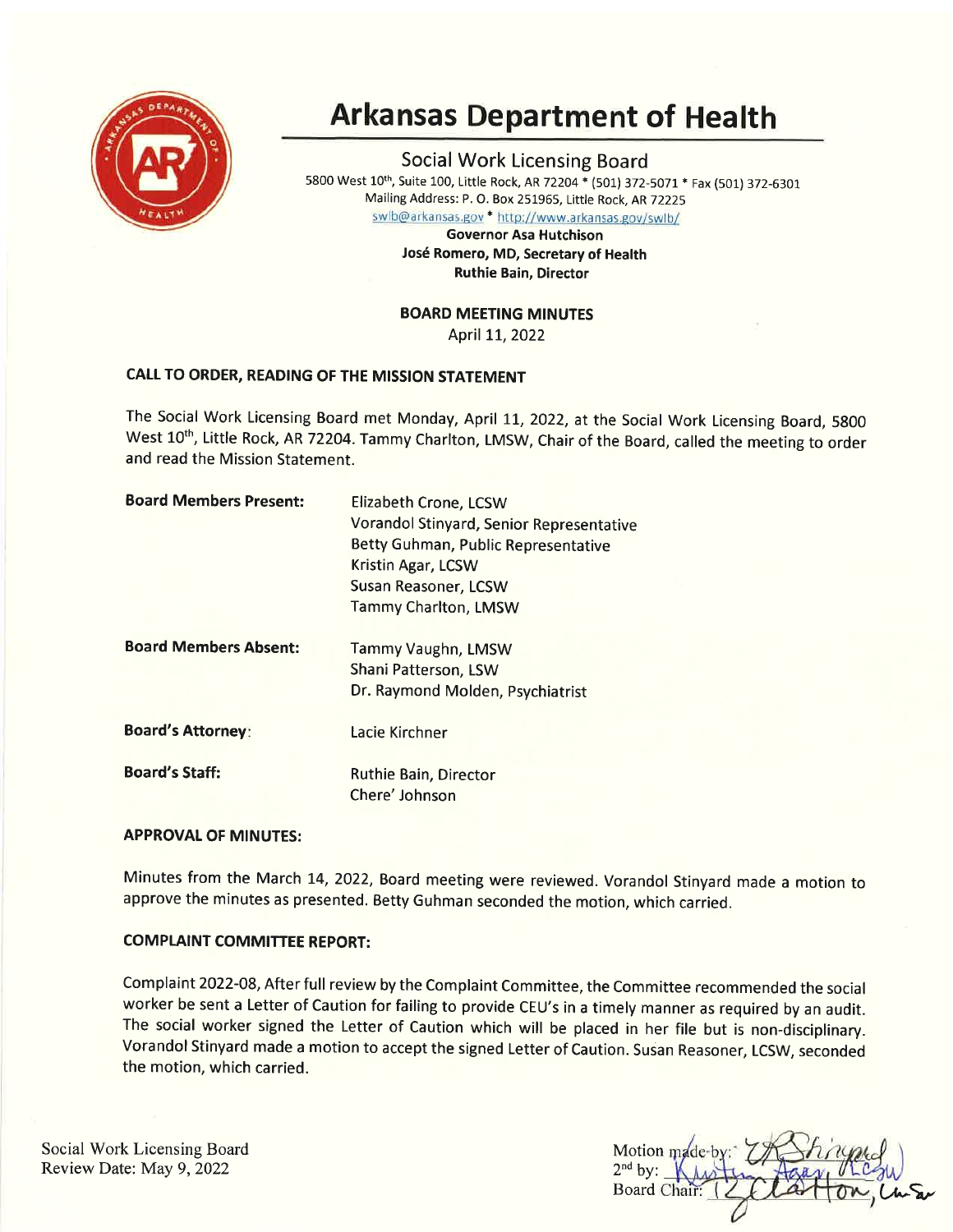April 11, 2022 Page | <sup>2</sup> Complaint 2022-10 and 2022-14 have been combined since they are the same complaint. This complaint <sup>s</sup> pending.

Complaint 2022-11, After full review by the Complaint Committee, the Committee recommended the complaint be dismissed. Elizabeth Crone, LCSW, made a motion to dismiss the complaint. Vorandol Stinyard seconded the motion, which carried.

Complaint 2022-12, Pending

Complaint 2022-15, Pending

Complaint 2O22-L6, A complaint was received, and it was determined the individual was not a licensed social worker and there was not proof she was representing herself as a social worker. Betty Guhman made <sup>a</sup>motion to dismiss the complaint. Elizabeth Crone, LCSW, seconded the motion, which carried.

### NEW BUSINESS

# Review Possible Changes to the Law for the 2023 Session:

Health Department Agencies have until May 15, 2022, to submit any proposed changes to Law. Currently the only change noted was to correct the wording of "Good Moral Character" as according to Act 990 of 2019. Board Members will review the Law for the May meeting. The Board also talked about changing the wording of the LCSW from Certified to Clinical. Betty Guhman made a motion to defer to the May meeting. Susan Reasoner, LCSW, seconded the motion,'which carried.

### Review of Standing Financial Reports:

Elizabeth Crone, LCSW, reviewed and approved the Warrant Detail Report, Revenue Reconciliation Report, ASWB Exam Candidate Log, Leave Report, Refund Report and Trial Balance Reports. These reports were from March 2022. Susan Reasoner, LCSW, made a motion to accept the reports as presented. Kristin Agar, LCSW, seconded the motion, which carried.

### Action Taken on Applications:

Susan Reasoner, LCSW, made a motion to approve the action taken on the applications for licensure

### LSW Applications:

### Provisionally Licensed and Approved to Take the Exam:

Gustavo Calvo **Keshia Hogue** 

Approved to take the Exam:

None

Approved for Licensure through Reciprocity: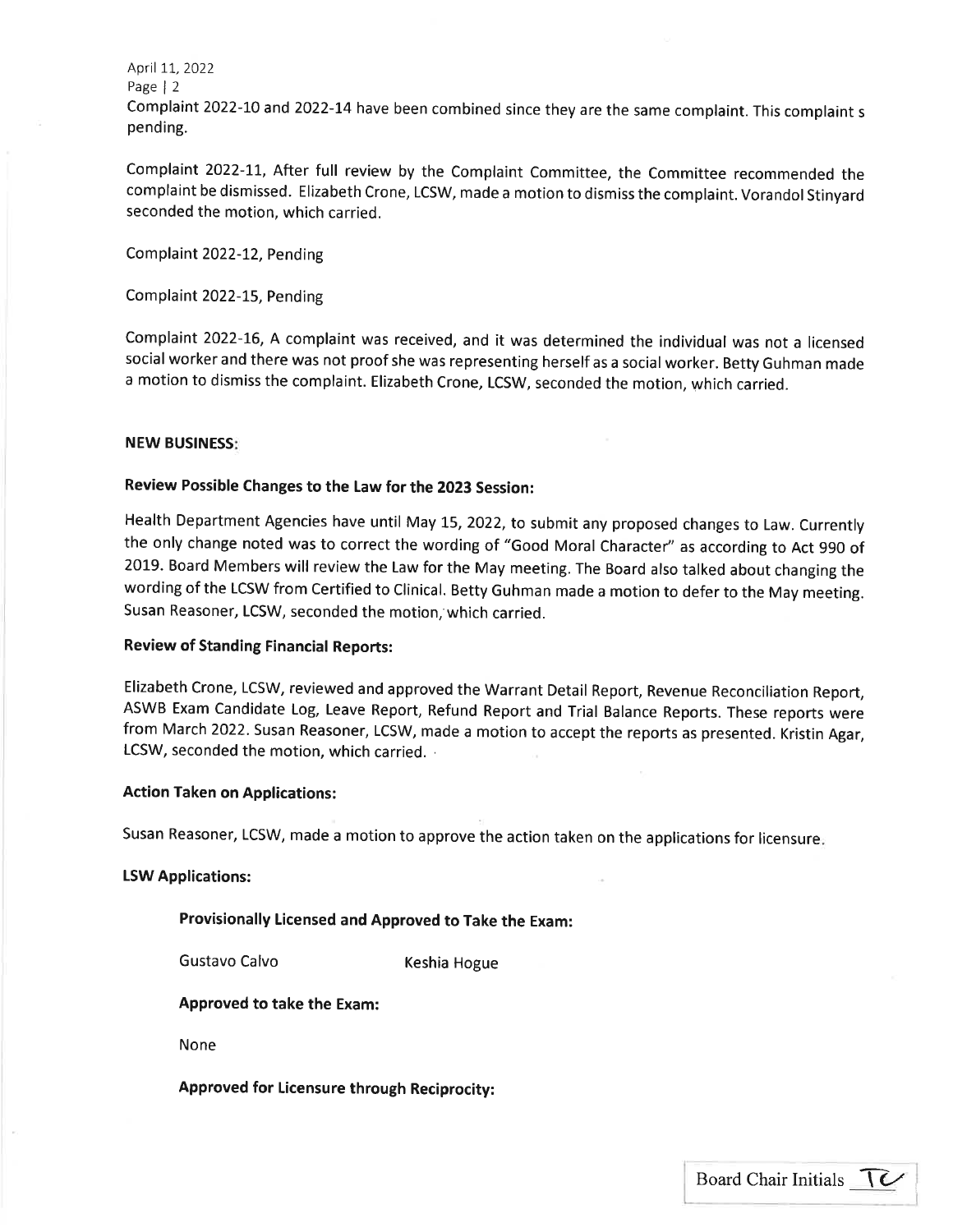April 11, 2022 Page | <sup>3</sup>

None

# Denied or Withdrawn Applications:

None

# LMSW Applications:

# Provisionally Licensed and Approved to take Examination:

| Latecia Barnes<br>Diana Muniz-Walls             | Jada Herrington<br>Jason Nelson     | Amanda Johnson<br>Monique Robinson |  |  |
|-------------------------------------------------|-------------------------------------|------------------------------------|--|--|
| <b>Approved to take the Exam:</b>               |                                     |                                    |  |  |
| Rhonda Coleman<br>Ever McDowell<br>Shara Purtle | Michelle Donham<br>Talithea McHenry | Daja Green<br>Dena Perry           |  |  |
| Approved for Licensure through Reciprocity:     |                                     |                                    |  |  |
| Porsha Arnold                                   | Shaniqua Dean                       | Linda Dobbins                      |  |  |
| <b>Denied or Withdrawn Applications:</b>        |                                     |                                    |  |  |
| <b>None</b>                                     |                                     |                                    |  |  |

### **LCSW Applications:**

# Approved to take Examination:

| Kerri Adams            | <b>Sherion Allen</b>    | Jordan Baker     |
|------------------------|-------------------------|------------------|
| <b>Frances Carreon</b> | <b>Helen Cheek</b>      | Douglas Colton   |
| <b>Lindsay Hicks</b>   | Catrina Horn            | Shannen Huckabee |
| Melissa Lee            | Sarah Lipsky            | Amy O'Brien      |
| Jackie Dean Rollins    | <b>Madalyn Townsely</b> |                  |
|                        |                         |                  |

# Approved for licensure through Reciprocity

| Joyce Arends    | <b>Allison Braxel</b>  | Jim Butler     |
|-----------------|------------------------|----------------|
| Sara Ann Coffey | Michelle Dale          | Amber Ford     |
| Julie Howe      | Rose Mullice           | Melinda Ortega |
| Mary Torres     | <b>Ashley Williams</b> |                |

# Denied or Withdrawn Applications:

None

 $\overline{\alpha}$  (

I